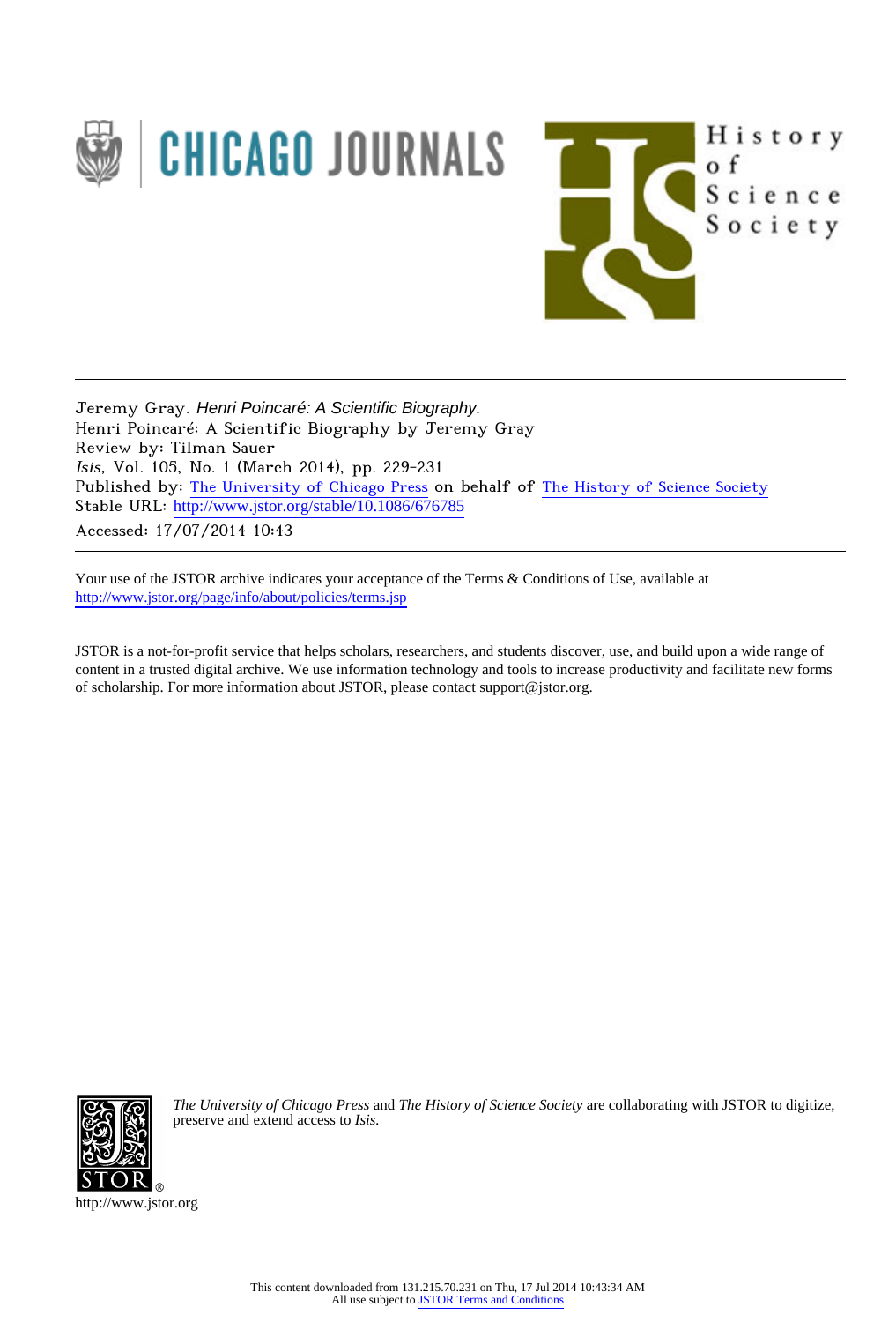Questionnaires and postcards were mailed to volunteers from across the country, which was divided into seven regions, each of them under a geologist's guidance: this was an example of scientific democracy, which perhaps reflected Swiss political traditions. In Imperial Austria, from the 1880s, scientists took up the Swiss example to develop collaborations with local people, especially in seismic regions, like the Adriatic coast and the Balkans: for the geologist Edward Suess, promoting such involvement also aimed to prevent panic and to educate people in the scientific attitude. In the United States, after the great San Francisco earthquake of 1906, people became organized in networks and "co-ops": Harry Wood, a Berkeley instructor in mineralogy, drew up a set of instructions for observers, insisting on the necessity to combine, in the approach to earthquakes, "knowledge of geology, the built environment, and human perceptions" (p. 242). In these different contexts, observers became able to translate their sensations and observations into data that were useful to science, thus participating in the creation of a standardized language for earthquake description and quantification: Richter's scale of earthquake magnitude, established in the 1930s and still in use today, relied in part on this accumulation of data.

Coen also studies the Romantic age's "fashion" of earth tremor experience, which eventually became a kind of rite of passage. She describes and analyzes a whole "culture of earthquakes," from "seismic tourism" to "earthquake collecting" and "seismic anthropology," and a whole array of emotions and attitudes, from pride to curiosity, from humor to selfindulgence, from panic to indifference: she explores newspapers, novels, and travel diaries, quoting the testimony of anonymous men and women but also of great scientists and writers whose writings record their more or less voluntary involvement in earthquake observation. She also notes how such existential experiences came to shake people's prejudices and categories: thus European travelers in South America ended up admiring the natives of these "savage regions" for their sangfroid when facing the "incredible instability of nature" (p. 111).

*The Earthquake Observers* seeks to weave a cultural and emotional history of earthquakes with a history—or prehistory—of seismology. However, one should not expect to find here a thorough study of the history of early seismology. Coen's work is full of interesting and picturesque details on the observers' practices, but it is more elusive on theoretical debates that contributed to the making of scientific seismology during the period she studies. Japanese and Italian contexts are virtually absent from the picture, even though the study of earthquakes in these countries played a crucial role in the making of seismology as a science at the turn of the twentieth century. One also regrets finding here only scattered comments about connections between early seismology and related scientific disciplines such as physics, geology, and geophysics during the same period.

But, obviously, Coen's interest lies elsewhere: her argument clearly points to concerns about how we deal with disasters today. Recent major catastrophic events, such as the Fukushima earthquake and tsunami, have shown that they are all the more terribly threatening and destructive as they combine telluric upheavals and technological hazards. Coping with these disastrous events today is not only a necessity for science and technology. It is also a necessity for the people who live through them and suffer from them. In this context, "disaster science" has developed in recent decades as a "human science," an interdisciplinary endeavor to connect geophysics and seismology with economics, engineering, urbanism, and architecture but also with psychology, sociology, and ethics.

Relying on her nineteenth-century models, Coen tells us that the role of the public in these circumstances should be recognized and valued today: observations, feelings, and fears must be taken into account, at least as much as scientific expertise or technological and quantitative evaluation of risks, in a time when electronic communications and exchanges open new ways for collecting and sharing a wealth of individual expressions and experiences. This should make people's observations and testimony not only a useful source of information and knowledge, but also a valuable resource for prevention as well as for action in responding to disasters and recovering from them.

CLAUDINE COHEN

**Jeremy Gray**. *Henri Poincare´: A Scientific Bi* $ography$ . xiii  $+392$  pp., illus., apps., bibl., index. Princeton, N.J./Oxford: Princeton University Press, 2013.

It must have taken some courage to undertake the task of writing a scientific biography of a towering figure like Henri Poincaré. Jeremy Gray took on the challenge and has delivered a wonderful book. Poincaré (1854–1912) is considered one of the most influential mathematicians of the late nineteenth and early twentieth centuries. His *oeuvre* is vast and formidable.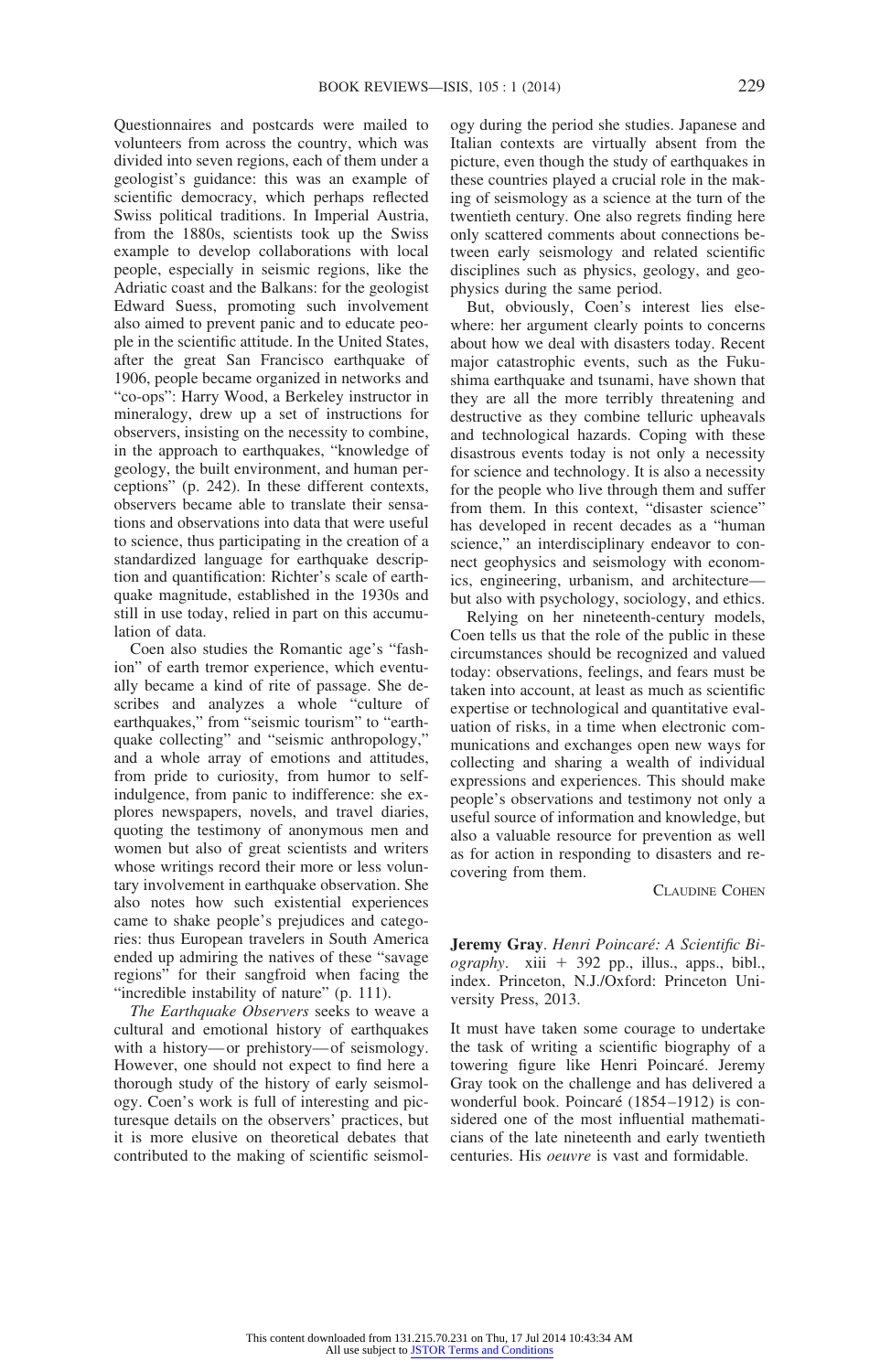The young Poincaré was recognized as a mathematician of prominence in the early 1880s. The recognition was due mainly to his discovery of the so-called Fuchsian and Kleinian functions, a feat that integrated earlier concepts from complex function theory, group theory, and non-Euclidean geometry in a novel and far-reaching way. This work was done in response to a challenge put forward as a prize competition by the Parisian Academy to advance the theory of linear differential equations. It did not receive the prize—only honorable mention—but it induced Poincaré to publish a number of papers on the subject in Gösta Mittag-Leffler's newly founded *Acta Mathematica* that helped establish this journal's reputation for excellence.

Poincaré's subsequent work soon radiated out to areas of mathematical physics. He tackled problems of astrophysical importance like the stability of rotating fluid masses and the longterm stability of the solar system. By taking a new look at the problem of integrating Newton's equations of motion, he advanced significantly the theory of the three-body problem. His astronomical investigations resulted in his threevolume *Me´thodes nouvelles de la me´canique ce´leste*, a classic of mathematical physics that inspired astronomers and mathematical physicists of later generations in fields as diverse as quantum mechanics and chaos theory.

As Gray's biography shows, Poincaré was also a physicist by any standard, the author of the first French textbook exposition of Maxwell's electrodynamics and a scientist deeply interested in and closely following contemporary developments of cutting-edge electro-technology. His interest in the dynamics of the electron brought him close to the co-discovery of special relativity; in particular, he realized the physical significance of the invariance of Maxwell's equations under the Lorentz group, only to shy away from drawing the radical conceptual consequences that Einstein did. The episode has raised heated arguments about priority to the present day and is presented by Gray in an agreeably calm and sober manner. Indeed, later generations would perhaps have remembered Poincaré first and foremost as a theoretical physicist if the campaign to award him the Nobel Prize had been successful before his untimely death in 1912.

Not an experimentalist himself, he nevertheless kept a close eye on key experimental developments. He even encouraged a side-by-side repeat of two realizations of a crucial experiment on the role of conduction currents that had produced contradictory results. If Poincaré rightly called for an experimental decision on this issue, his expectations turned out to have been on the wrong side, as did his initial sympathetic curiosity about the infamous N-rays, allegedly discovered in his hometown of Nancy but soon shown to be an illusion in what turned into a major embarrassment for French experimental science. More successful, in any case, were Poincaré's mathematical investigations, such as that of the telegraphers' differential equation.

But if the boundaries of Poincaré's mathematical work toward physics are blurred, he was also an influential philosophical thinker. Reflecting on the physical significance of non-Euclidean geometry, Poincaré advocated a position of geometric conventionalism, a stance that suggests more general, if also more problematic, interpretations as well. Poincaré was a powerful essayist, and his reflections on the nature of knowledge, on mathematical creativity, and on other epistemological questions were original and captivating. They were also presented in an intriguing but sometimes not very lucid style of writing, a feature of Poincaré's work that also points to characteristics of his mathematical style. The latter—so people have often complained—often lacks rigor, resting content with sketching the basic idea and leaving it to others to fill in the details.

Gray's book masters the task of writing a scientific biography of this mathematician, mathematical physicist, philosopher, and essayist, whose work illuminates the transition to mathematical modernity, in a competent and commanding way. The biography approaches its subject by discussing the more broadly known essayist in a first chapter, then giving the external biography in a second one. The following chapters are organized by topic, ranging from the early prize competition over the three-body problem, cosmogony, physics, function theory and mathematical physics, and topology to his interventions in pure mathematics. Two final chapters discuss the professional physicist and the philosopher. Gray succeeds admirably in presenting both the conceptual and the historical context necessary to appreciate Poincaré's contributions.

Although written in a fluid narrative, *Henri Poincare´: A Scientific Biography* is technical in character, as befits its subject matter. It addresses an educated reader who is knowledgeable about basic as well as some advanced mathematics, although a number of technical terms and concepts are concisely and expertly explained in a glossary.

As a genre, scientific biographies present a considerable challenge—and even more so when they deal with a mathematician of Poincaré's caliber. The historian needs to navigate